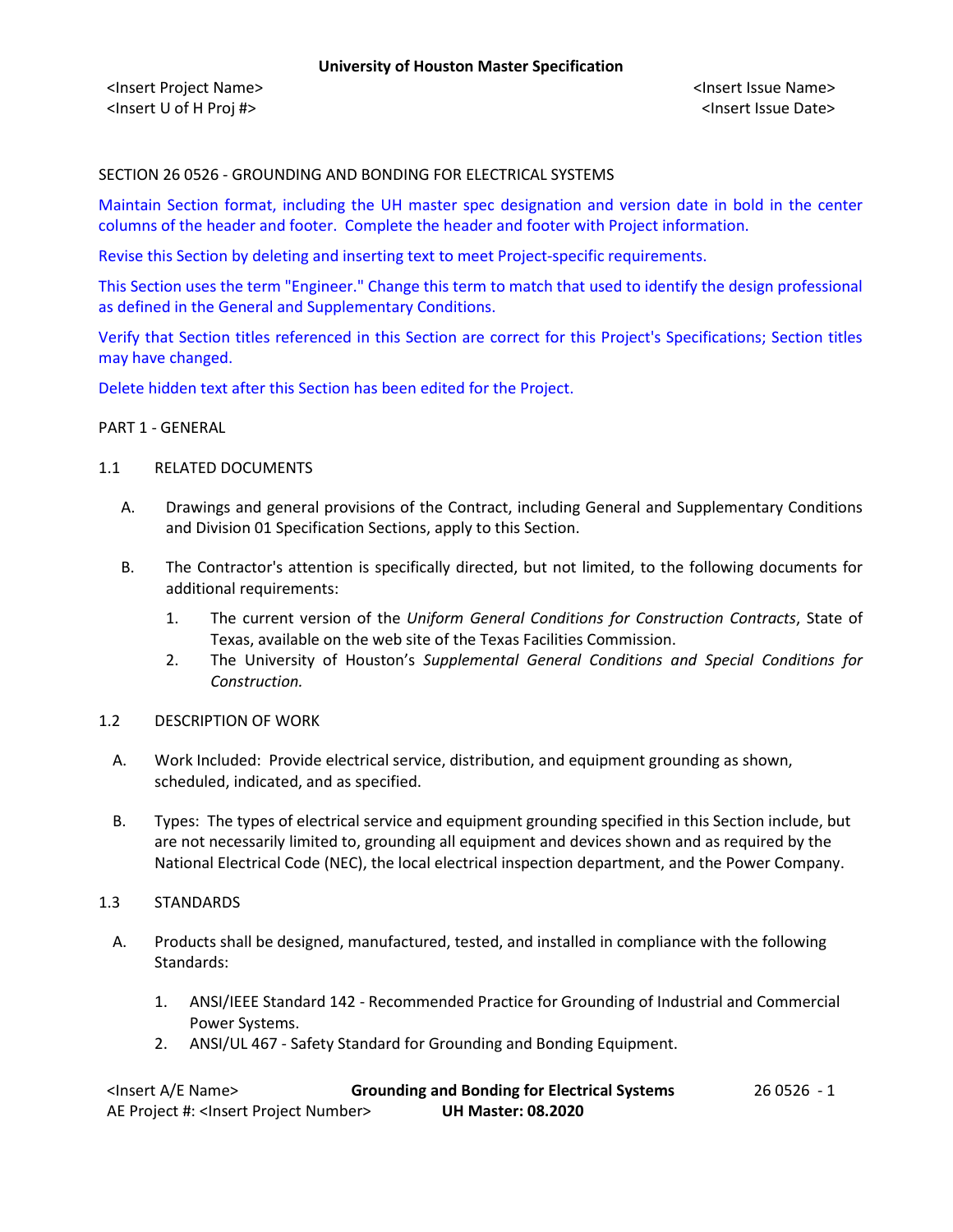<Insert Project Name> <Insert Issue Name> <Insert U of H Proj #> <Insert Issue Date>

3. NFPA 70 - National Electrical Code (NEC).

### 1.4 QUALITY ASSURANCE

- A. NEC Compliance: Comply with Article 250 of the NEC for grounding.
- B. Approval: All grounding shall be in accordance with the requirements of, and shall be subject to the approval of the Engineer and the local electrical inspection department.
- C. UL Label: All grounding products shall be UL-labeled.
- D. Manufacturers: Provide grounding products complying with these specifications and as manufactured by Copperweld, Erico or approved equal.
- 1.5 SUBMITTALS
	- A. Shop Drawing submittals shall include, but not be limited to, the following:
		- 1. A complete grounding system diagram for special grounding systems.
		- 2. Cut sheets of grounding products.
		- 3. Additional information as required in Section 26 0001 "Electrical General Provisions."
- 1.6 STORAGE AND HANDLING:
	- A. Store grounding products in a clean, dry space.

#### PART 2 - PRODUCTS

- 2.1 MATERIALS AND COMPONENTS
	- A. General: For each electrical grounding connection, provide a complete assembly of materials to construct a completely grounded electrical system.
	- B. Raceways: Raceways for grounding conductors shall be as specified in Section 26 0535 "Electrical Raceways" and Section 26 0534 "Electrical Boxes".
	- C. Cable, Wire, and Connectors: Grounding cable, wire and connectors shall be as specified in Section 26 0519 "Insulated Conductors, Cables, Wires and Terminations."
	- D. Ground Clamps: Ground clamps for connecting grounding conductors to copper, brass, or lead pipes shall be made of copper and if pipes are of steel or iron, the ground clamps should be made of galvanized iron. These clamps shall be designed to provide permanent and positive pressure and to avoid mechanical injury to the pipe. Use exothermic welds for connecting ground wires to ground rods, for all below grade counterpoise ground grids, and elsewhere where noted on the Drawings.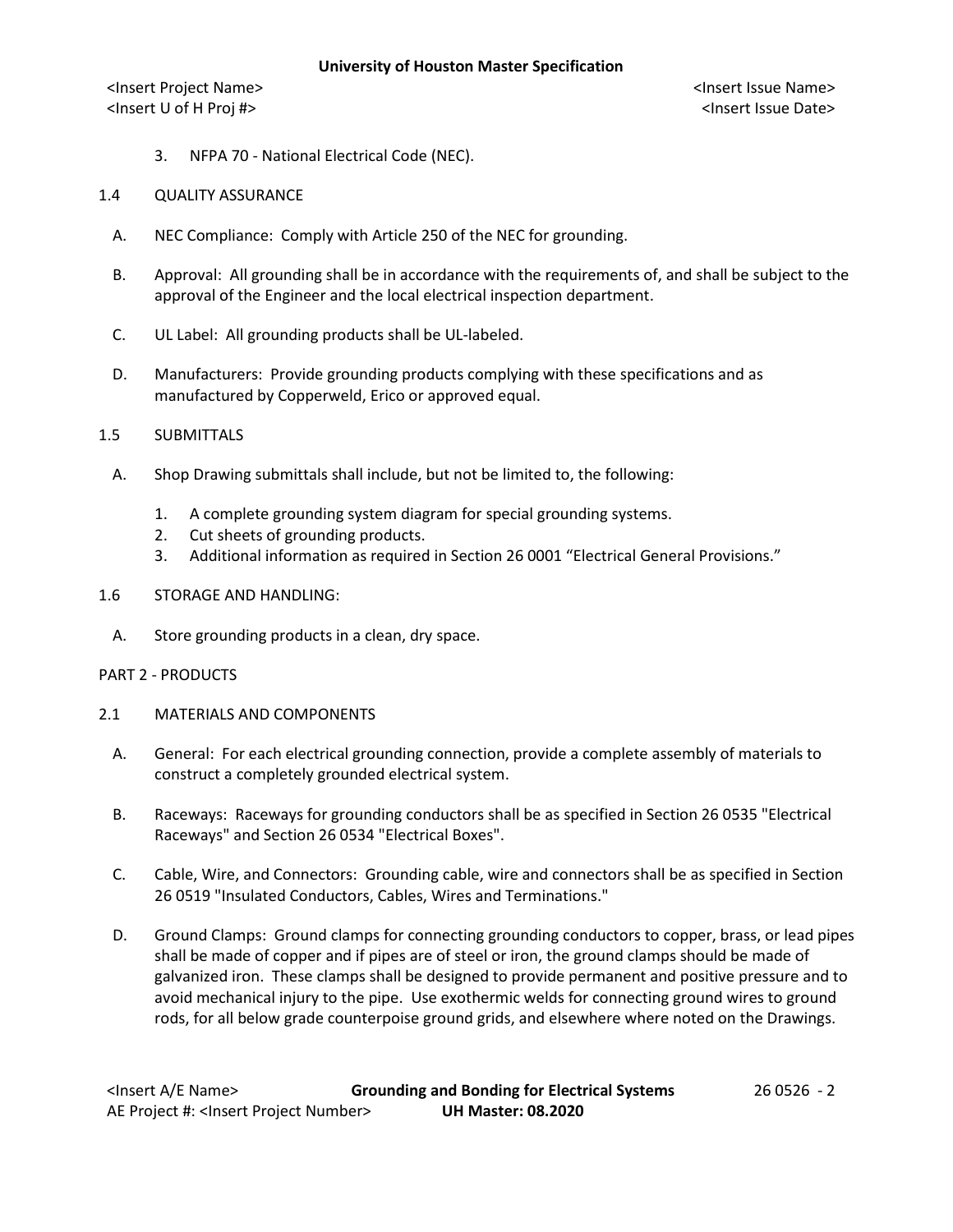### **University of Houston Master Specification**

<Insert Project Name> <Insert Issue Name> <Insert U of H Proj #> <Insert Issue Date>

- E. Ground Conductors and Jumpers: Grounding conductors and jumpers shall be connected to each other and to items to be grounded by means of approved type pressure connectors, clamps and other suitable methods approved by the Engineer. No solder connections shall be made.
- F. Grounding Electrode Rods: Grounding electrode rods used shall be a minimum of 3/4 inch diameter by 10 feet long, steel core and thick copper jacket. All concrete encased or direct buried underground grounding electrode conductors shall be of lead alloy-coated copper, Class B, stranded, conforming to ASTM A189.
- G. Exothermic Welds: Use cadweld or an approved equal system of exothermic welding for welded grounding connections where shown on the Drawings or specified.

# PART 3 - EXECUTION

- 3.1 INSTALLATION OF ELECTRICAL GROUNDING
	- A. General: Install grounding connections as shown and specified, in accordance with applicable portions of the NECA's "Standard of Installation", and recognized industry practices to ensure that products serve the intended functions.
	- B. Grounding Electrode System: Each **[main switchboard] [substation] [service]** neutral and ground bus shall be connected to the incoming cold water piping system to the building on the street side of the building water meter. Provide a bonding jumper around the water meter. The main grounding conductor shall be sized as shown and shall be run in conduit. The cold water pipe ground shall be supplemented as required by NEC, Article 250 H, and as required by the local inspection department. In addition, the lightning protection system ground rods specified in Section 26 4113, "Lightning Protection for Structures," shall be interconnected with a bonding loop below the basement slab. This loop shall be bonded to the electric service ground and to the Power Company transformer ground rods.
	- C. Bonding: All metal enclosures, metallic piping systems and building steel shall be effectively bonded to the electrical grounding system in accordance with Article 250 of the NEC. Install bonding jumpers to all metal enclosures, piping systems and building steel.
	- D. Building Equipment Grounding System: The building equipment grounding system shall consist of the ground wire and electrically continuous metallic conduit system as shown. Every item of equipment served by the electrical system shall be bonded to the building equipment ground. Portions of metallic piping and duct systems which are electrically isolated shall be bonded to the equipment grounding system with a flexible bonding jumper.
	- E. System Neutral: The system neutral shall be grounded to the grounding electrode system at the service entrance only, and shall be kept isolated from the building grounding system throughout the building. The neutral of separately derived systems shall be grounded at one point as specified hereinbelow.

| <lnsert a="" e="" name=""></lnsert>                  | <b>Grounding and Bonding for Electrical Systems</b> | 26 0526 - 3 |
|------------------------------------------------------|-----------------------------------------------------|-------------|
| AE Project #: <lnsert number="" project=""></lnsert> | <b>UH Master: 08.2020</b>                           |             |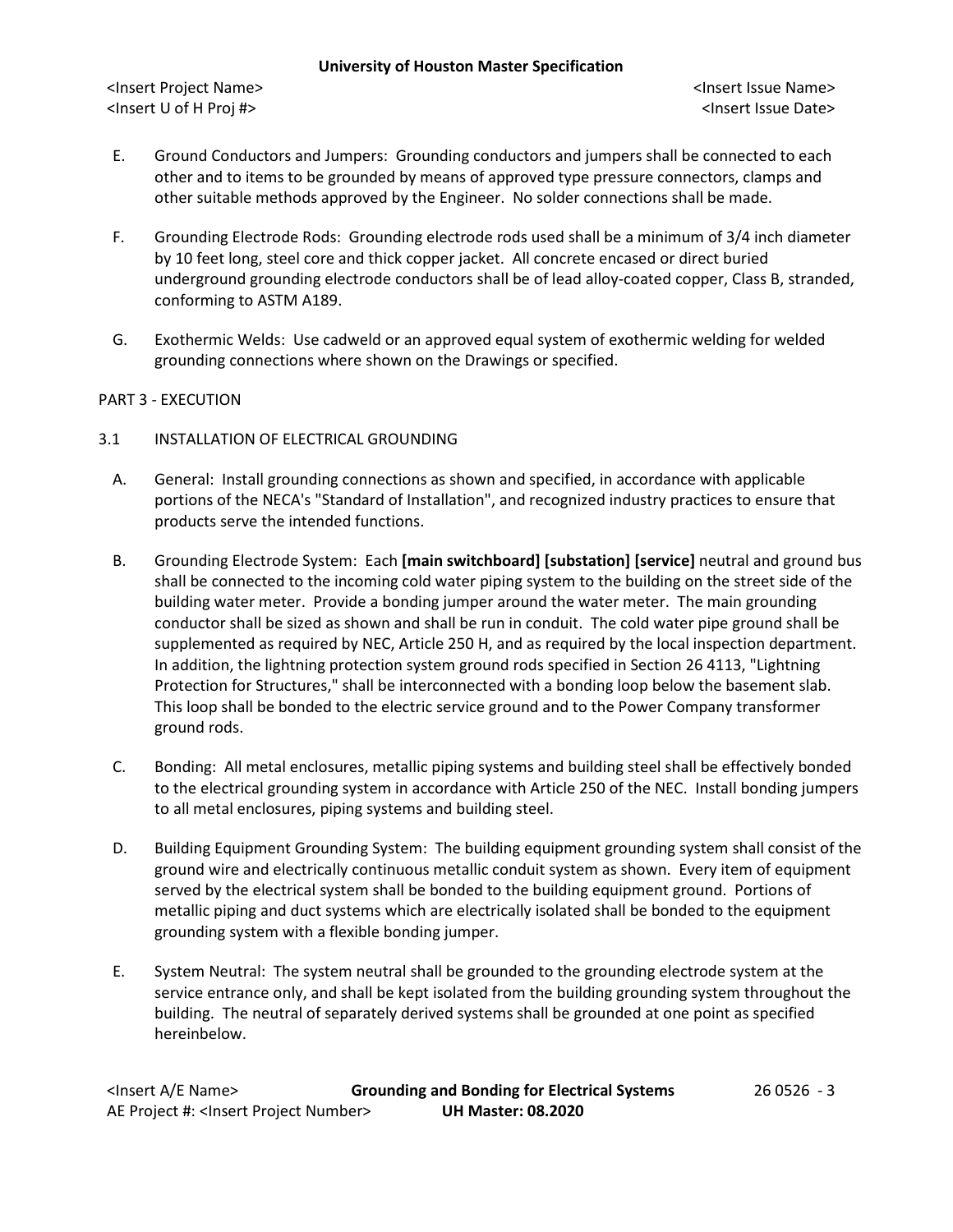### **University of Houston Master Specification**

<Insert Project Name> <Insert Issue Name> <Insert U of H Proj #> <Insert Issue Date>

- F. Miscellaneous: Provide bonding and grounding wires run in conduit and sized per the NEC in accordance with the local electrical inspection department and the NEC. Metallic piping and duct systems which enter the building shall be grounded at the point of entry to the building, in accordance with the NEC.
- G. Continuity: Continuity of the building equipment grounding system shall be maintained throughout the project. Grounding jumpers shall be installed across conduit expansion fittings, all liquid-tight flexible metal and flexible metal conduit, light fixture pigtails in excess of 6 feet, and all other nonelectrically continuous raceway fittings.
- H. Main Conductors: All main grounding conductors shall be stranded copper conductors, sized as shown or per the NEC, and run in a suitable raceway. All main grounding conductors shall be continuous without joints or splices over their entire length.
- I. Special Grounding: Provide special grounding systems where shown on the Drawings.
- J. Separately Derived System Grounding: Bond the case and neutral of each transformer directly to the nearest available effectively grounded structural metal member of the structure, the nearest available effectively grounded metal water pipe, or in accordance with the local electrical inspection department. Flexible conduit shall not be used as a ground path to a transformer.
- K. Standby Electric Power System: This is a **[non]**separately derived system and shall **[NOT]** have its neutral grounded to the generator frame.
- L. Voice/Data Equipment Grounding: Provide a ground conductor from voice/data terminal provisions to the building grounding system as required by the local Telephone Company and as specified in [**Division 27 Sections**] **and [Section 26 2721 "Voice/Data System Provisions"]**.
- M. LED Fixtures: Carefully and securely ground all LED fixtures bodies to the conduit grounding system S12E in accordance to Table 250-122.
- N. Receptacles: Ground all grounding type receptacles with a separate ground wire in each branch circuit. Further, ground each outlet by the use of an approved grounding screw to attach to pigtail to junction box on removal of the coverplate; or by the use of an approved grounding yoke type receptacle. An equipment bonding jumper shall be used to connect the grounding terminal of a grounding type receptacle to grounded box.
- O. Isolated Ground Receptacles: Where isolated ground receptacles are shown on the Drawings, ground each isolated ground receptacle with a separate insulated ground wire; this ground wire shall not be connected to the outlet box. Ground each isolated ground receptacle outlet box with a separate grounding conductor.
- P. Motor Frames: Motors operating with any terminal at over 150 volts to ground shall have their frames grounded according to Article 250-122 in the N.E.C.

| <lnsert a="" e="" name=""></lnsert>                  | <b>Grounding and Bonding for Electrical Systems</b> | 26 0526 - 4 |
|------------------------------------------------------|-----------------------------------------------------|-------------|
| AE Project #: <lnsert number="" project=""></lnsert> | <b>UH Master: 08.2020</b>                           |             |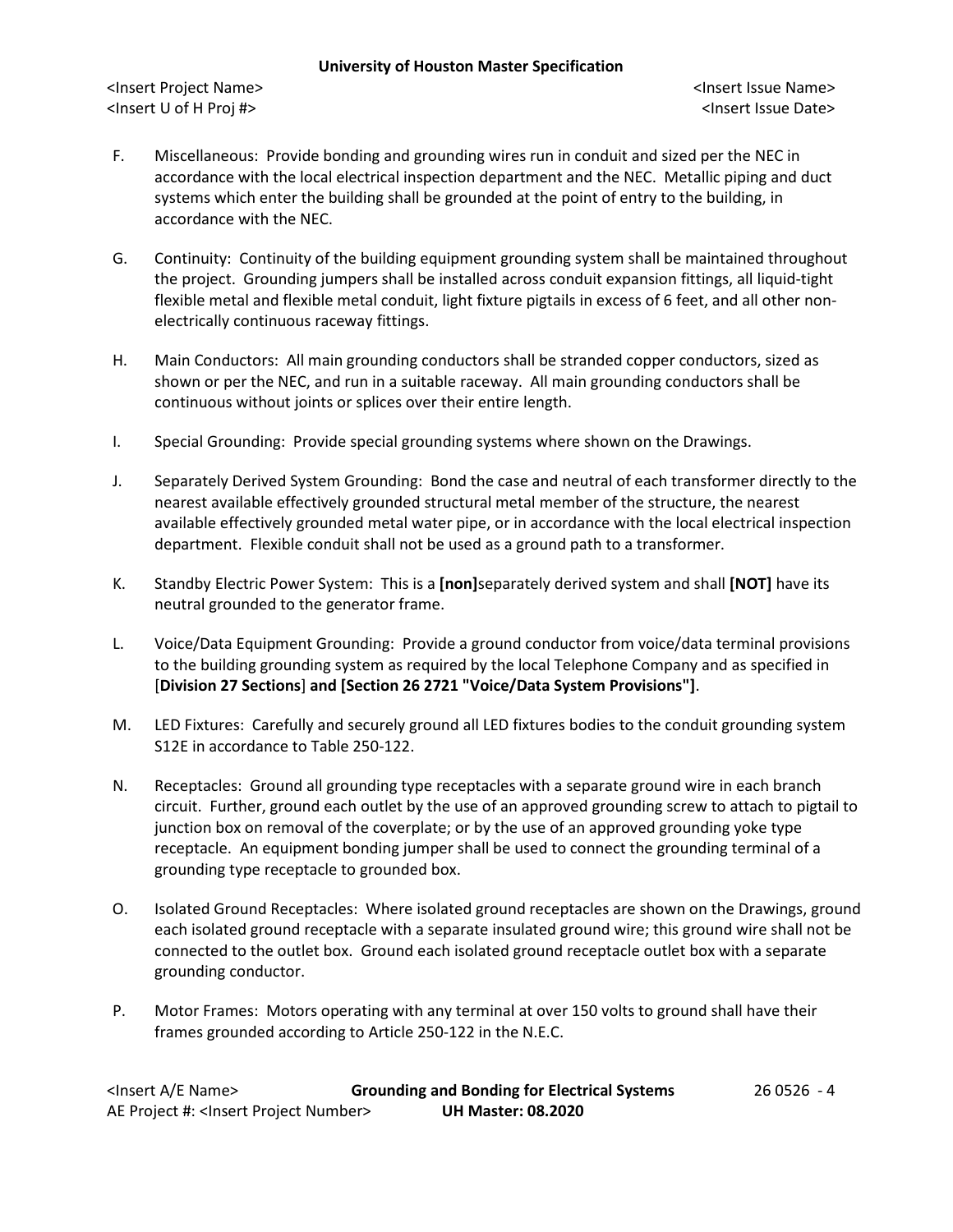- Q. Fountains and Pools: All fountains and pools shall be properly grounded in accordance with Article 680 of the NEC.
- R. Rigid Nonmetallic Conduit Systems: Install a continuous grounding conductor in accordance with NEC.
- S. Feeder and Branch Circuits: Provide a separate, insulated equipment grounding conductor in each feeder or branch circuit. Terminate each end on a grounding lug, bus, or bushing.
- T. Bolted Connections: Connections requiring bolting shall be made up with Monel metal bolts, washers, and nuts. Connections shall be made only after surfaces have been cleaned, or ground to expose virgin metal. No strap grounding clamps shall be used.
- U. Isolated Grounding Systems: Use insulated equipment grounding conductor and connect only to service grounding electrode.
- V. Power Feeders: Ground the raceway, shield (where applicable), armor (where applicable), and ground conductors in 5/15 kV and 600 volt power feeders in accordance with the NEC. Bond all pull boxes and splice boxes in accordance with the NEC. Cable shield shall be grounded at both ends. Shield wire shall be routed through the zero sequence current transformer, when installed, and then connected to ground.
- W. Branch Circuits: Install an insulated ground wire, sized per the NEC, in all branch circuits, conduits, flex, and junction boxes.

# 3.2 COORDINATION

- A. General: Coordinate installation of grounding connections for equipment with equipment installation work. Inspect grounding and bonding system conductors and connections for tightness and proper installation. Torque all nuts and bolt properly.
- B. Connections: Use exothermic welds for connecting bonding and grounding conductors where they are concealed or inaccessible.

# 3.3 TESTING

- A. Ground Resistance Test: Measure ground resistance from system neutral connection at service entrance to convenient group reference point using suitable ground testing equipment. Service ground resistance shall not exceed 5 ohms. Overall system resistance shall not exceed 15 ohms. Test shall be performed using a Biddle clamp on ground meter or equivalent test instrument operated in accordance with the test instrument manufacturers operating/test procedure. Test readings shall be taken after 30 and 60 seconds of Megger operation at slip speed. The test shall not be performed immediately following wet weather conditions.
- B. Submittals

| <lnsert a="" e="" name=""></lnsert>                  | <b>Grounding and Bonding for Electrical Systems</b> | 26 0526 - 5 |
|------------------------------------------------------|-----------------------------------------------------|-------------|
| AE Project #: <lnsert number="" project=""></lnsert> | <b>UH Master: 08.2020</b>                           |             |